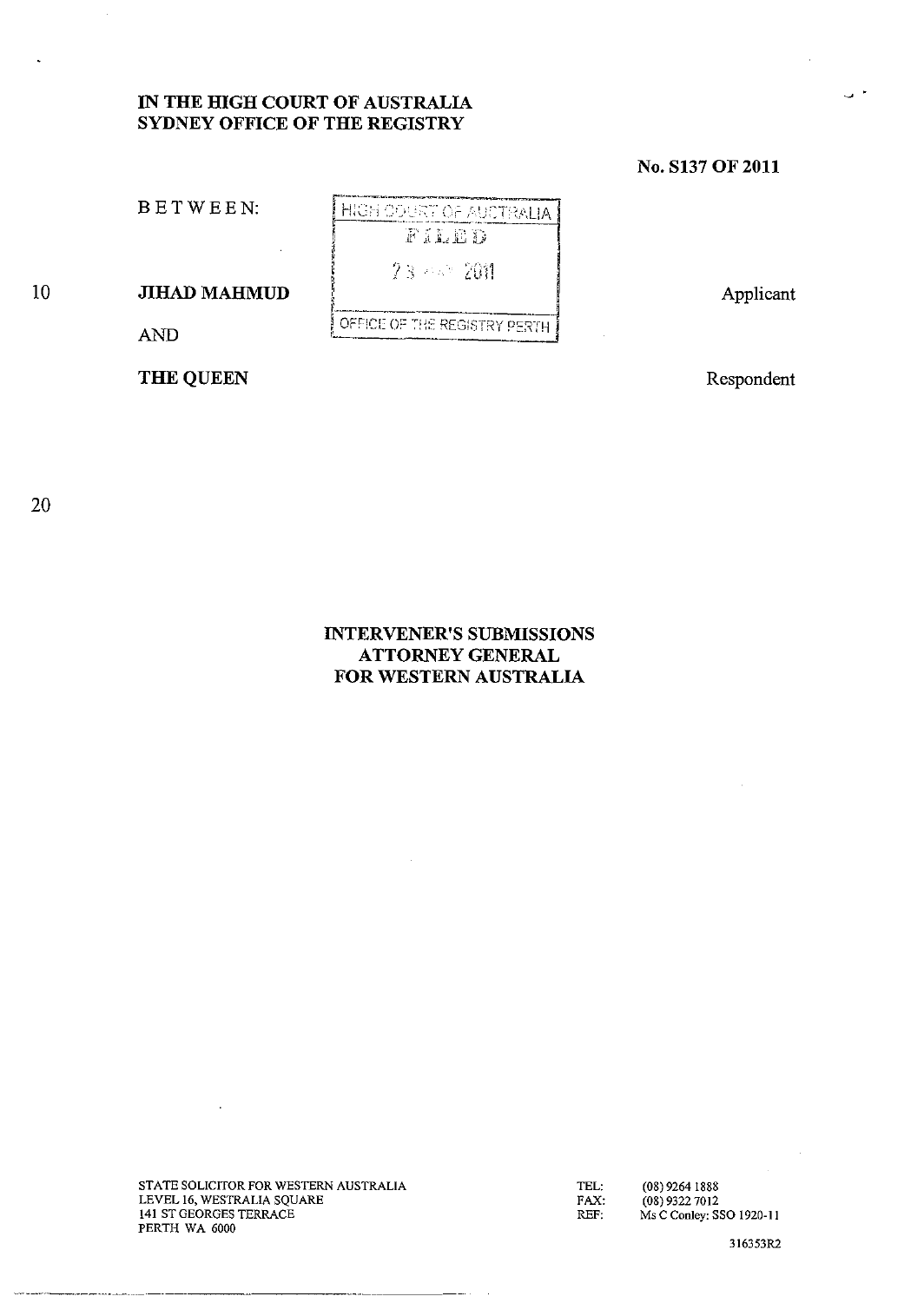# Part I: Certification

1. This submission is in a form suitable for publication on the internet.

# Part 11: Basis of intervention

2. The Attorney General for Western Australia intervenes in these proceedings pursuant to s.78A of the *Judiciary Act 1903* (Cth) in support of the Respondent.

# Part III: Why leave to intervene should be granted

3. Not applicable.

# Part IV: Applicable constitutional provisions, statutes and regulations

10 4. Western Australia adopts the table of relevant legislative provisions set out in the Applicant's submissions.

## Part V: Submissions

5. Western Australia adopts the submissions of the Attorney General for New South Wales and makes the following supplementary submissions.

# *Contentions of the Attorney Generalfor Western Australia*

- 6. Western Australia contends that Division lA of Part 4 of the *Crimes (Sentencing Procedure) Act* 1999 (NSW) ("the CSP Act"):
	- (a) is a valid law of New South Wales which does not infringe the limitation on State legislative power identified in *Kable* v. *Director of Public Prosecutions (NSW);* 1 and
	- (b) is not in the nature of a bill of attainder or a bill of pains and penalties.

 $\mathbf{I}$ 

<sup>(1996) 189</sup> CLR 51.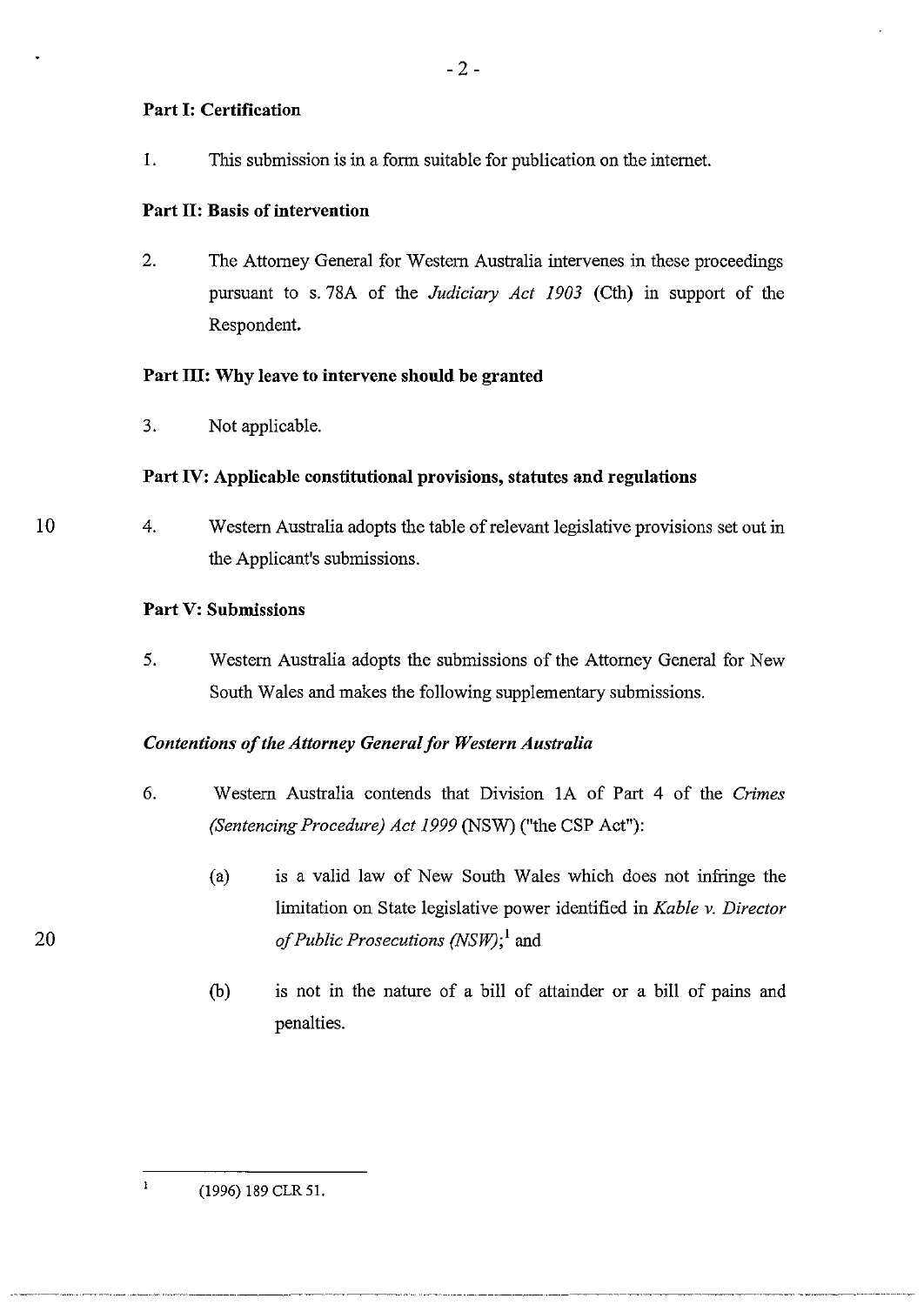## *An examination of the principle in Kable*

7. The limitation on State legislative power identified in *Kable<sup>2</sup>*finds its source in ss. 73 and 77(iii) of the Constitution, in the manner explained in *Forge* v  $ASIC<sup>3</sup>$  That source, "founded on the text of the Constitution",<sup>4</sup> is the constitutional concept of a "Supreme Court" from which an appeal lies to this Court under s. 73 of the Constitution and a "court of a State" in which the Commonwealth Parliament may vest federal jurisdiction under s. 77(iii) of the Constitution. As the plurality noted in *Forge* v. *ASIC:<sup>5</sup>*

> "Because Ch **III** requires that there be a body fitting the description 'the Supreme Court of a State', it is beyond the legislative power of a State so to alter the constitution or character of its Supreme Court that it ceases to meet the constitutional description. ... the relevant principle is one which hinges upon maintenance of the defining characteristics of a 'court', or in cases concerning a Supreme Court, the defining characteristics of a State Supreme Court. It is to those characteristics that the reference to 'institutional integrity' alludes. That is, if the institutional integrity of a court is distorted, it is because the body no longer exhibits in some relevant respect those defining characteristics which mark a court apart from other decision-making bodies."

8. One of the defining characteristics of a court is that it be and appear to be an independent and impartial tribunal.<sup>6</sup> In relation to State courts other than Supreme Courts the principle was expressed in the following terms in  $K$ -*Generation Pty Ltd* v *Liquor Licensing Court: 7* 

> "However, consistently with Ch **Ill,** the States may not establish a 'court of a State' within the constitutional description and deprive it, whether when established or subsequently, of those minimum characteristics of the institutional independence and impartiality identified in the decisions of this Court."

9. Put another way, a provision may not alter the character of a State court in a manner inconsistent with the exercise of federal jurisdiction by authorising

<sup>2</sup>  (1996) 189 CLR 51.

<sup>3</sup>  4 (2006) 228 CLR 45.

<sup>5</sup>  *Forge v. ASIC* (2006) 228 CLR 45 at 67 [41] per Gleeson CJ with whom Callinan J agreed at 136 [238].

<sup>(2006) 228</sup> CLR 45 at 76 [63] per Gunnnow, Hayne and Crennan JJ; to similar effect see Gleeson CJ at 67 [41] (Callinan J concurring at 136 [238]).

<sup>6</sup>  7 *North Australian Aboriginal Legal Aid Service Inc* v. *Bradley* (2004) 218 CLR 146 at 163 [29] per McHugh, Gummow, Kirby, Callinan and Heydon JJ; *Forge* v. *ASIC* (2006) 228 CLR 45 at 76 [64] per Gunnnow, Hayne and Crennan JJ; *Gypsy Jokers Motorcycle Club Inc* v. *Commissioner of Police* (2008) 232 CLR 532 at 552-553 [10] per Gunnnow, Hayne, Heydon and Kiefe1 JJ; *International Finance Trust* v. *New South Wales Crime Commission* (2009) 240 CLR 319 at 55 [56] per French CJ; at 366-367 [97] per Gummow and Bell JJ; *South Australia* v. *Totani* (2010) 85 ALJR 19 at 44 [72] per French CJ; at 112 [428] per Crennan and Bell JJ.

<sup>(2009) 237</sup> CLR 501 at 544 [153] per Gummow, Hayne, Heydon, Crennan and Kiefel JJ (French CJ concurring at 532 [99]).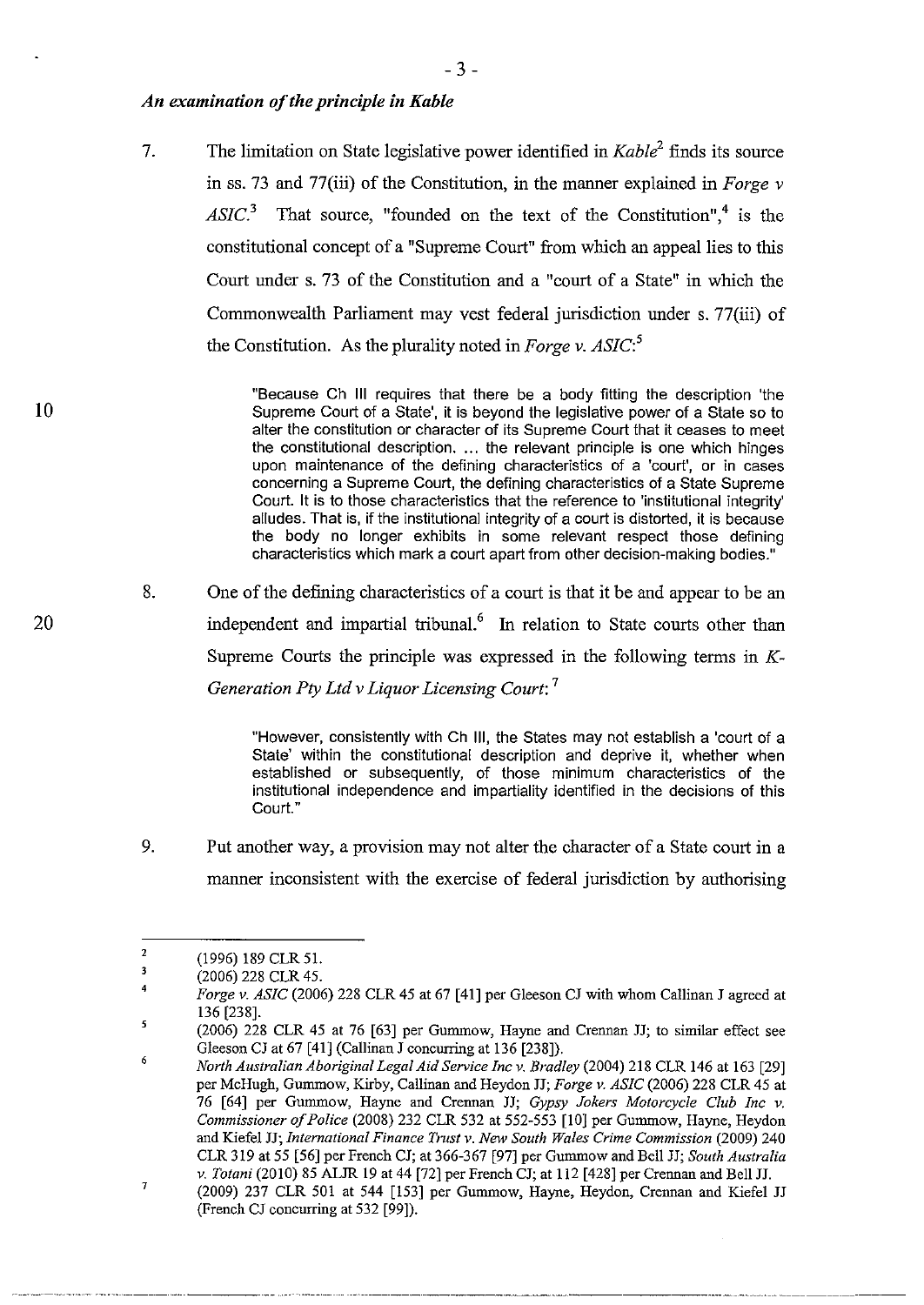the State court to engage in activity which is repugnant to the judicial process in a fundamental degree. 8

- 10. The impossibility of making an exhaustive statement of the minimum characteristics of an independent and impartial tribunal has been acknowledged.<sup>9</sup> It has also been held that the critical notions of repugnancy and incompatibility are insusceptible of further definition in terms which necessarily dictate future outcomes. $10$  Minimum standards of judicial independence are not developed in a vacuum. They take account of considerations of history, and of the exigencies of government.<sup>11</sup>
- 11. A court will be deprived of its character as an independent and impartial tribunal if it is required to act at the behest of the executive by treating a decision of the executive as if it were a decision of the court. <sup>12</sup> In their joint judgment in *Gypsy Jokers Motorcycle Club Inc* v. *Commissioner of Policel3*  Gummow, Hayne, Heydon and Kiefel JJ said:

"As a general proposition, it may be accepted that legislation which purported to direct the courts as to the manner and outcome of the exercise of their jurisdiction would be apt impermissibly to impair the character of the courts as independent and impartial tribunals."

12. There is, however, a distinction between:

10

20

(a) a statutory provision which confers upon a court a power with a duty to exercise the power if the court decides that the conditions attached to the power are satisfied; and

----------

<sup>8</sup>  *International Finance Trust Co Ltd* v. *NSW Crime Commission* (2009) 240 CLR 319 at 367 [98] per Gummow and Bell JJ; at 378 [136] per Hayne, Crennan and Kiefel JJ; at 379 [140] per Heydon J (adopting the language of Gunnnow J in *Kable* v. *DPP* (1996) 189 CLR 51 at 132); to similar effect see French CJ at 354-355 [55]-[56].

<sup>9</sup>  lO *Forge* v. *ASIC* (2006) 228 CLR 45 at 76 [64] per Gunnnow, Hayne and Crennan JJ; *Gypsy Jokers Motorcycle Club Inc v. Commissioner of Police* (2008) 232 CLR 532 at 552 [10] per Gunnnow, Hayne, Heydon and Kiefel JJ.

<sup>11</sup>  *Fardon* v. *Attorney General (Qld)* (2004) 223 CLR 575 at 618 [104] per Gunnnow J; *South Australia* v. *Totani* (2010) 85 ALJR 19 at 42 [69] per French CJ; at 65 [207] per Hayne J.

*Forge* v. *ASIC* (2006) 228 CLR 45 at 68 [42] per Gummow, Hayne and Crennan JJ

<sup>12</sup>  13 See, for example, *Fardon* v. *Attorney General (Qld)* (2004) 223 CLR 575 at 655 [219] per Callinan and Heydon JJ; *Forge* v. *ASIC* (2006) 228 CLR 45 at 76 [63] per Gummow, Hayne and Crennan JJ; *Thomas* v. *Mowbray* (2007) 233 CLR 307 at 335 [30] per Gleeson CJ; at 508 [599] per Callinan J; at 526 [651] per Heydon J; *Gypsy Jokers Motorcycle Club Inc* v. *Commissioner oJ Police* (2008) 232 CLR 532 at 560 [39] per Gunnnow, Hayne, Heydon and Kiefel JJ; *International Finance Trust* v. *New South Wales Crime Commission* (2009) 240 CLR 319 at 355 [56] per French CJ; at 360 [77] and 366-367 [97]-[98] per Gunnnow and Bell JJ; *South Australia* v. *Totani* (2010) 85 ALJR 19 at 43-44 [7l] per French CJ; at 54 [142] and 55 [149] per Gunnnow J; at 112 [428] and 114 [436] per Crennan and Bell JJ; at 121 [479]- [480] per Kiefel J.

<sup>(2008) 234</sup> CLR 532 at 560 [39].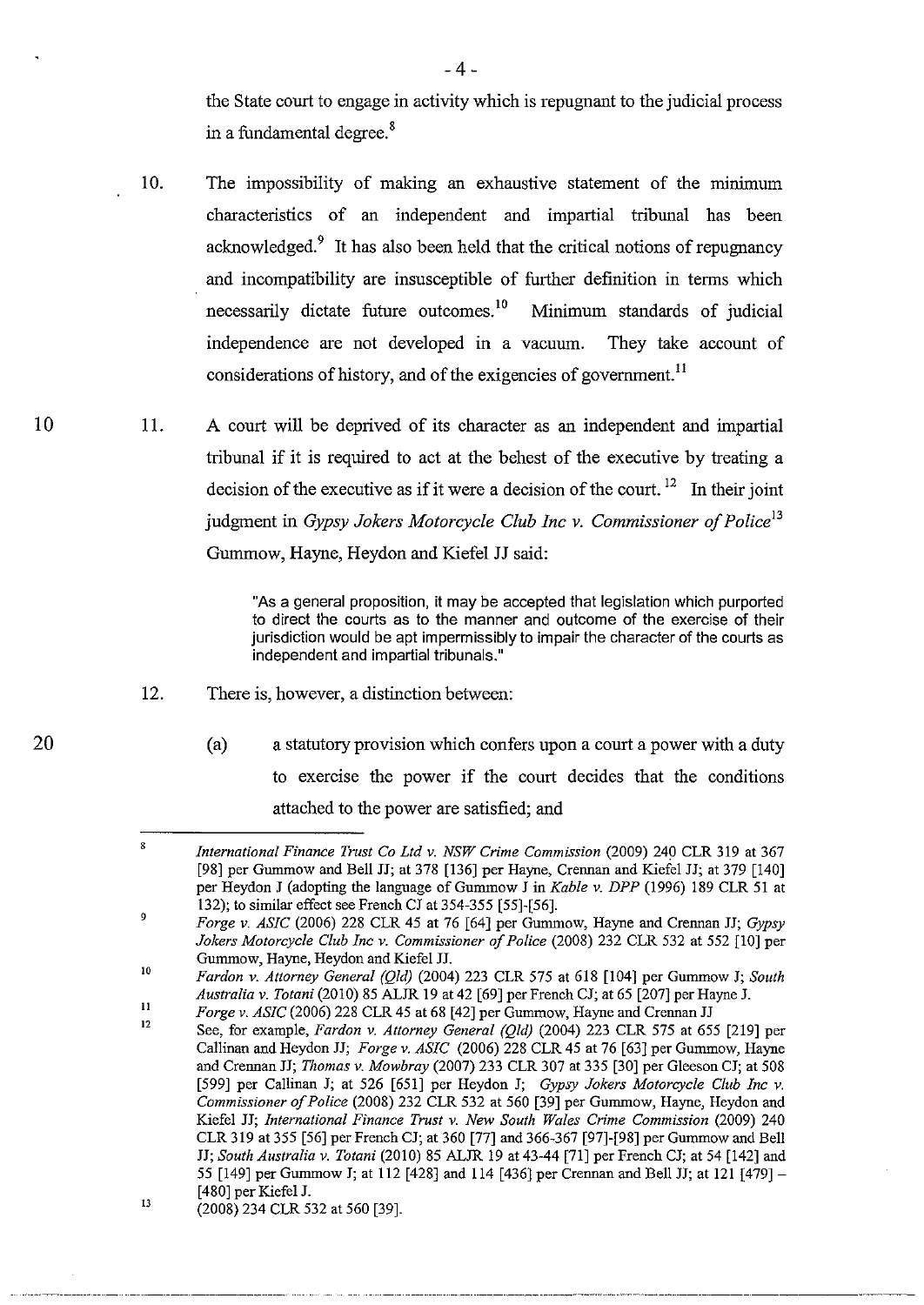- (b) a legislative direction to a court as to the manner and outcome of the exercise of the court's power. 14
- 13. It is not uncommon for legislation to provide that, if in proceedings before a court specified matters are established, a particular consequence will follow or that a particular order must be made.<sup>15</sup> This may include provision for mandatory penalties or minimum penalties to be imposed by a court convicting an offender. Examples include:
	- (a) minimum mandatory penalties in Western Australia for assaulting a public officer; 16
	- (b) a mandatory "additional penalty", equal to 10 times the prescribed value of fish which are the subject of certain fishing offences in Western Australia;<sup>17</sup>
	- (c) a minimum mandatory penalty of at least 12 months imprisonment for certain repeat burglary offences in Western Australia; 18
	- (d) mandatory disqualification of the driver's licence of a person convicted of driving under the influence in Western Australia;<sup>19</sup>
	- ( e) minimum mandatory penalties of imprisonment for certain offences concerning fire in a country areas in Victoria;<sup>20</sup>
	- (t) mandatory minimum terms of imprisonment and non-parole periods for persons convicted of certain "people smuggling" and other migration offences.<sup>21</sup>

<sup>14</sup>  *International Finance Trust* v. *New South Wales Crime Commission* (2009) 240 CLR 319 at 360 [77] per Gummow and Bell H; *Chu Kheng Lim* v. *Minister for Immigration* (1992) 176 CLR I at 36-37 per Brennan, Deane and Dawson H; at 53 per Gaudron J; *South Australia* v. *Totani* (2010) 85 ALJR 19 at 43-44 [71] per French CJ; at 52-53 [133] per Gummow J; at 94 [339] per Heydon J; at 110 [420] per Crennan and Bell JJ.

<sup>15</sup>  *Olbers Co Ltd* v. *The Commonwealth* 2004) 143 FCR 449 at 459 [29] per Black CJ, Emmett and Selway H. Special leave to appeal to the High Court was refused: *Olbers Co Ltd* v. *The Commonwealth* [2005] HCA Trans 228 (22 April 2005).

<sup>16</sup>  17 Section 318 of the *Criminal Code* (WA).

<sup>18</sup>  Section 222 of the *Fish Resources Management Act* 1994 (WA).

<sup>19</sup>  Section 401(4) of the *Criminal Code* (WA).

Section 63 of the *Road Traffic Act* 1974 (WA).

<sup>20</sup>  Sections 39A and 39C of the *Country Fire Authority Act 1958* (Vic).

<sup>21</sup>  Section 236B of the *Migration Act* 1958 (Cth).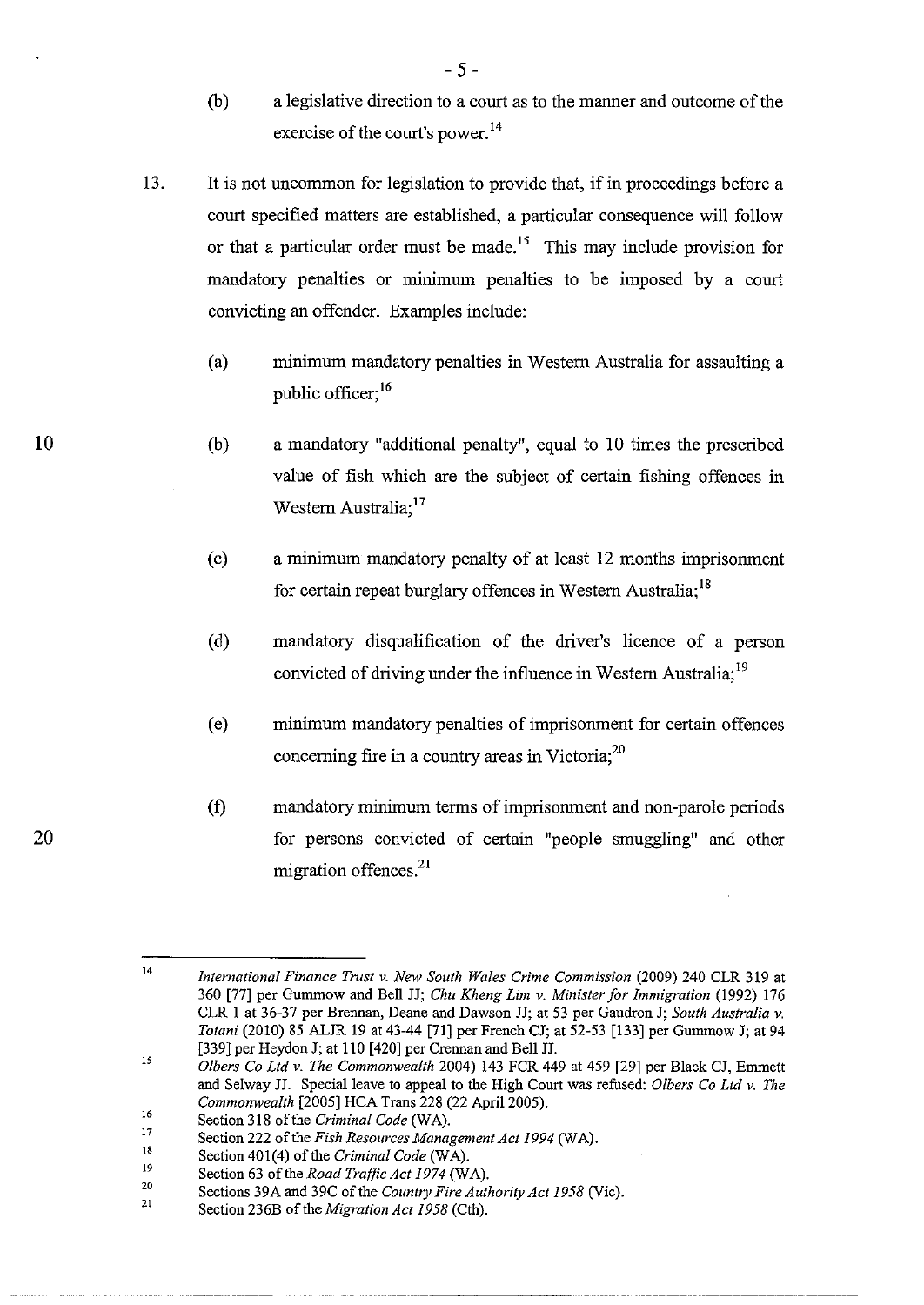- 14. It has also been common for Australian statutes to provide for mandatory sentences of life imprisonment, and prescribed or minimum non-parole periods, for persons convicted of murder. At common law, death was the mandatory punishment for most felonies subject to the prisoner claiming the benefit of clergy.<sup>22</sup>
- 15. Consistently with the above legislative practice, it is within the competence of Parliament to impose a duty that deprives the Courts of a range of discretionary powers that would otherwise be available.<sup>23</sup>
- 16. The question to be addressed in considering whether Division lA of Part 4 of the CSP Act infringes the *Kable* principle is whether the activity of setting a non-parole period in the manner required by that Division so alters the character of the sentencing Court and, in the case of the Court of Appeal, the Supreme Court that they would cease to meet the constitutional description of a "court of a State".<sup>24</sup>

## *Sentencing and the judicial process*

17. The imposition of a penalty consequent upon a conviction of an offender for an offence through the sentencing process is a judicial function.<sup>25</sup> In *Leeth v*. *Commonwealth26* Mason *Cl,* Dawson and McHugh JJ observed:

> "[t]he sentencing of offenders, including in modern times the fixing of minimum terms of imprisonment, is as clear an example of the exercise of judicial power as is possible."

- 18. It is a fundamental principle that a court must exercise the power to impose a sentence on a convicted offender in accordance with the judicial process. $27$
- 19. The starting point for the imposition of a sentence upon an offender is an examination of the applicable statutory provisions.<sup>28</sup> In particular, the

<sup>22</sup>  *Rv. Rear* [1965]2 ALL ER 268 at 268 per Glyn-Jones J.

<sup>23</sup>  *Palling* v. *Corfield* (1970) 123 CLR 52 at 58 per Barwick CJ; at 68 per Wa1sh J.

<sup>24</sup>  This was the approach recently taken in *Kirk* v. *Industrial Relations Court of NSW* (20 10) 239 CLR 531 at 580 [96] per French CJ, Gummow, Hayne, Crennan, Kiefe1 and Bell JJ.

<sup>25</sup>  *South Australia v. Totani* (2010) 85 ALJR 19 at 46 [82] per French CJ; *Chu Kheng Lim v. Minister for Immigration* (1992) 176 CLR 1 at 27 per Brennan, Deane and Dawson JJ; *Nicholas v. The Queen* (1998) 193 CLR 173 at 186-187 [16] per Brennan CJ; *Palling v. Corfield* (1970) 123 CLR 52 at 58 per Barwick CL

<sup>26</sup>  (1992) 174 CLR 455 at 470.

<sup>27</sup>  *Leeth* v. *Commonwealth* (1992) 174 CLR 455 at 470 per Mason CJ, Dawson and McHugh JJ; and *Nicholas* v. *The Queen* (1998) 193 CLR 173 at 209 [73] per Gaudron J.

<sup>28</sup>  See *Fraser Henleins* v. *Cody* (1945) 70 CLR 100 at 119-120 per Latham CJ.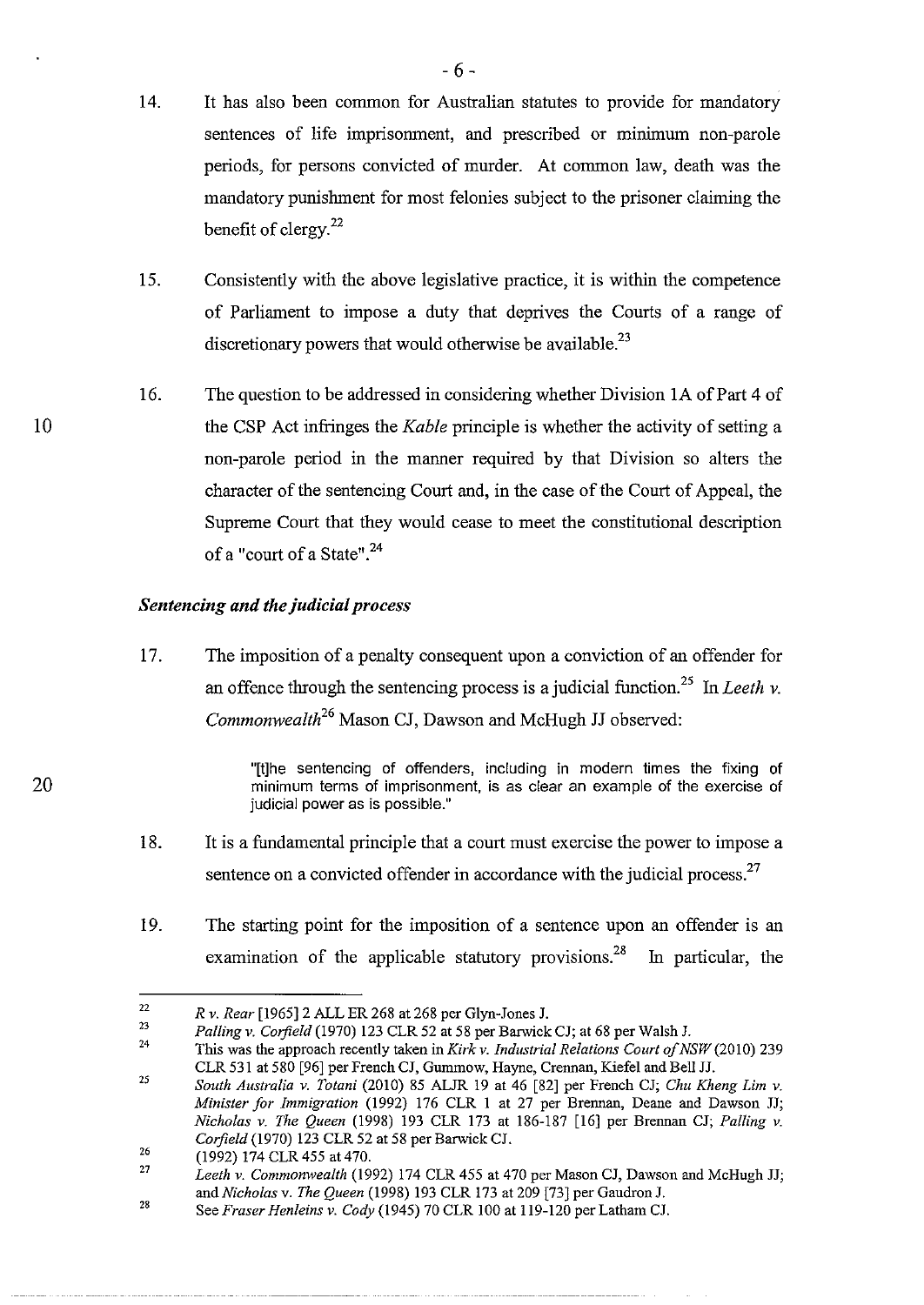statutory penalty for the offence (including mandatory, minimum and maximum penalties) the sentencing principles to be applied and, where the court's order determines parole eligibility, the principles relating to parole (including parole eligibility and the imposition of non-parole periods).

20. In the ordinary course of events, a court has a discretion as to the extent of the punishment to be imposed on an offender. However, the discretion is not at large but is constrained by the statutory regime governing the sentencing process. In *Markarian v. The Queen*<sup>29</sup> the plurality acknowledged that:

> "Express legislative provisions apart, neither principle, nor any of the grounds of appellate review, dictates the particular path that a sentencer, passing sentence in a case where the penalty is not fixed by statute, must follow in reasoning as to the conclusion that the sentence to be imposed should be fixed as it is. The judgment is a discretionary judgment and, as the bases for appellate review reveal, what is required is that the sentencer must take into account all relevant considerations (and only relevant considerations) in forming the conclusion reached. As has now been pointed out more than once, there is no single correct sentence. And judges at first instance are to be aJlowed as much flexibility in sentencing as is consonant with consistency of approach and as accords with the statutory regime that applies." (emphasis added)

## *The imposition of a non-parole period*

--------- -----------~~--~ -\_.\_------- ----------~~-

- 21. In Australia there is a long history of the grant of parole of offenders involving an exercise of judicial, executive and legislative power in combination. A brief history of parole in each Australian jurisdiction is set out in Annexure "1" to these submissions. It can be seen from that overview that it is not uncommon for Parliament to prescribe what the non-parole period will be or provide for the proportion of the head sentence which the parole period must represent:
	- (a) In some cases it is left for the sentencing court to fix a non-parole period when sentencing a convicted offender to imprisonment, as currently occurs for federal offences under the *Crimes Act 1914*  (Cth). In those cases the legislature may set limits on the exercise of the discretion to fix a non-parole period;  $30$

10

<sup>2</sup>' 30 (2005) 228 CLR 357 at 371 [27] per Gleeson CJ, Gunnnow, Kirby, Hayne and Callinan H. See, for example, s. 19AB of the *Crimes Act* 1914 (Cth).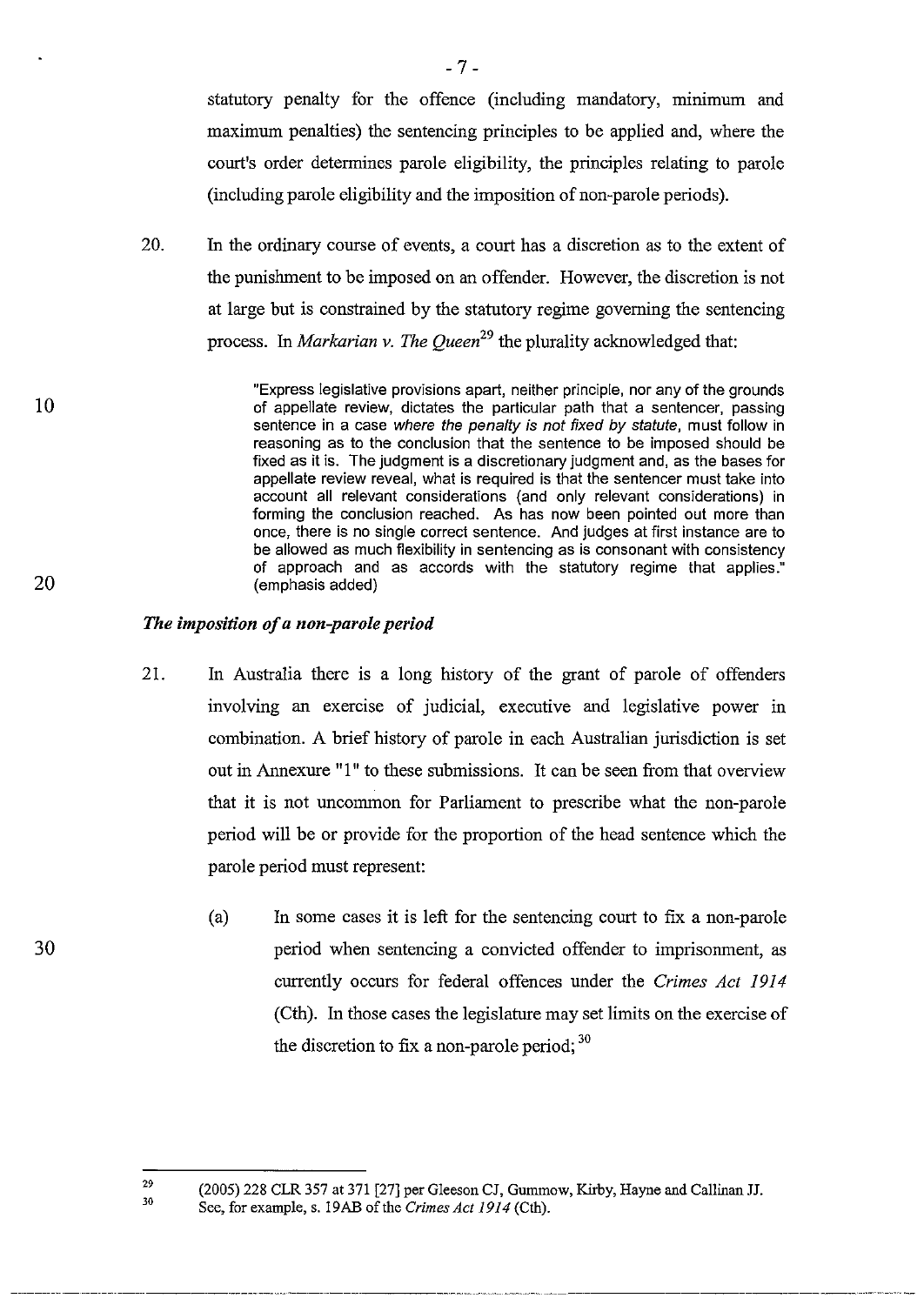- (b) In other cases the proportion of the term of imprisonment which must be served in custody may be prescribed by statute, as occurred in Western Australia prior to 1995;
- ( c) In almost all cases the determination of whether a person eligible for parole is in fact released from custody (and therefore the determination of the actual period of custody) is made by an exercise of executive authority, such as a decision of a parole board to grant or cancel parole; and
- (d) The actual imposition of the penalty may be affected by executive decisions as to enforcement of the court orders imposing penalties and the exercise of the royal prerogative of mercy.
- 22. The imposition of a non-parole period by the sentencing judge forms part and parcel of the sentence imposed on a convicted offender. Whilst release on parole is a release from detention, it is clear that "[t]he sentence stands and during its term the prisoner is simply released upon conditional parole.<sup> $n<sup>31</sup>$ </sup> Parole does not interfere with or otherwise alter the head sentence imposed on the offender.
- 23. In determining a non-parole period, the court must decide the period which the offender must serve in prison as punishment for the offence for which he or she has been convicted.<sup>32</sup>
- 24. In *PNJ* v. *The Queen<sup>33</sup>*the applicant was convicted of murder which carried a mandatory sentence of life imprisonment. The mandatory minimum nonparole period was fixed by statute as a period of 20 years in the absence of "special reasons".<sup>34</sup> The mandatory minimum non-parole period prescribed represented the non-parole period for an offence "at the lower end of the

Jl *Power* v. *The Queen* (1974) 131 CLR 623 at 628 per Barwick CJ, Menzies, Stephen and Mason JJ.

<sup>32</sup>  *Hili* v. *The Queen* (2010) 85 ALJR 195 at 204 [41] per French CJ, Gummow, Hayne, Crennan, Kiefe1 and Bell JJ; *PNJ* v. *The Queen* (2009) 83 ALJR 384 at 387 [11] per the Court; *Bugmy* v. *The Queen* (1990) 169 CLR 525 at 538 per Dawson, Toohey and GaudronJJ.

<sup>33</sup>  (2009) 83 ALJR 384.

<sup>34</sup>  Section 32(5)(ab) and s. 32A(2)(b) of the *Criminal Law (Sentencing Act)* 1988 (SA).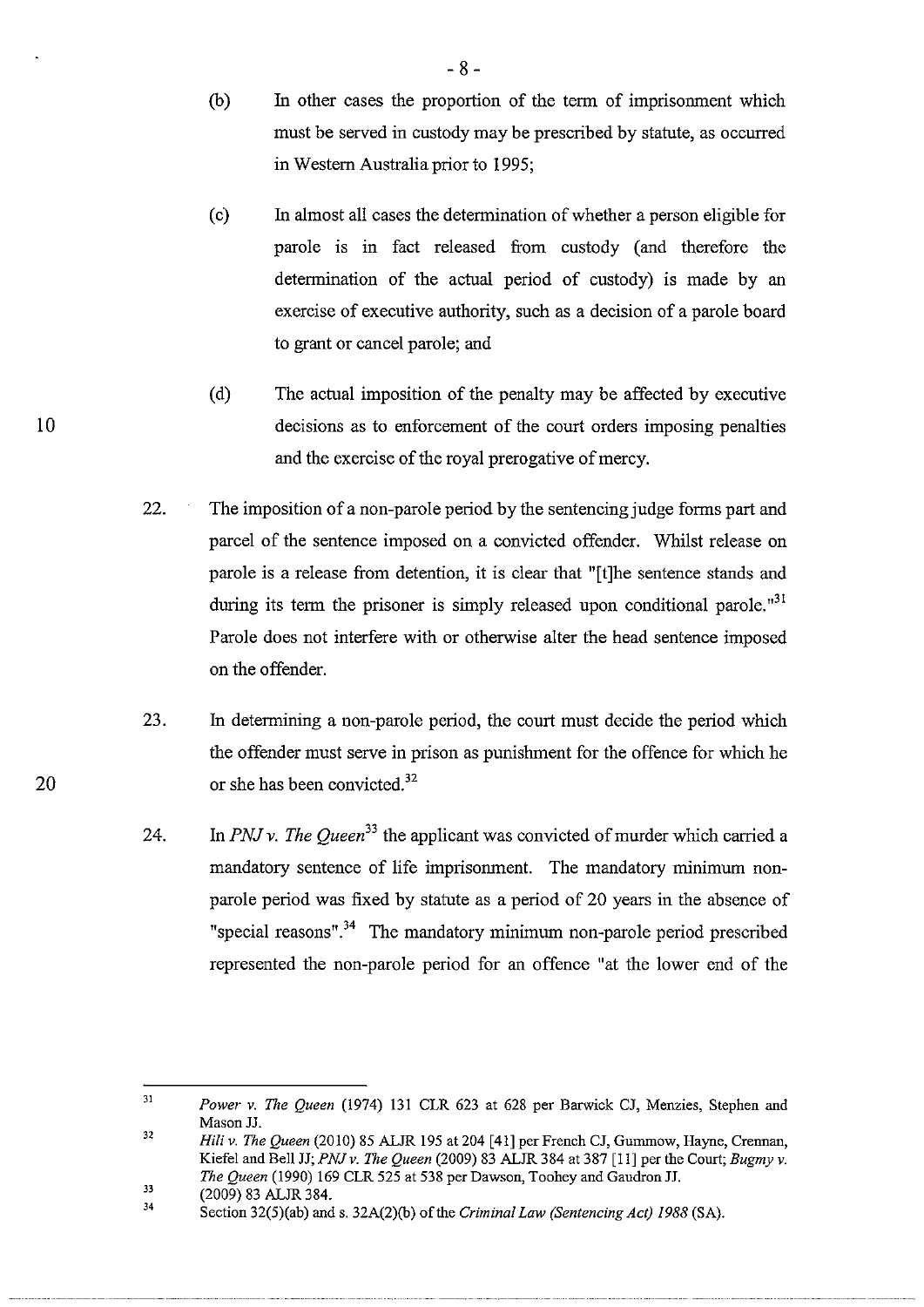range of objective seriousness for offences to which the mandatory minimum non-parole period applies".<sup>35</sup> The Court stated:

"It may greatly be doubted that the punishment imposed on an offender is sufficiently described by identifying only the term which the court fixes as the least period of actual incarceration that must be served. Rather, the punishment imposed on an offender will be better identified, at least for most purposes, as both the head sentence (here life imprisonment) and the non-parole period that is fixed, for it is always necessary to recognise that an offender may be required to serve the whole of the head sentence that is imposed.<sup>"36</sup>

25. Whereas statutory maximum penalties imposed in relation to a particular offence reflect the seriousness with which the Parliament regards particular offences, statutory standard non-parole periods reflect Parliament's intention as to the minimum periods of actual imprisonment which are appropriate for the relevant offences.<sup>37</sup>

## *The exercise of judicial power, obedience to the statute and discretion*

26. It is not antithetical to the exercise of judicial power for the Courts to obey the command of a statute in terms of the sanction to be imposed. Giving effect to the will of Parliament involves the exercise of judicial power. In *Nicholas v. The Queen*<sup>38</sup> the Court said:

> "It is for Parliament to prescribe the law to be applied by a court and, if the law is otherwise valid, the court's opinion as to the justice, propriety or utility of the law is immaterial. Integrity is the fidelity to legal duty, not a refusal to accept as binding a law which the court takes to be contrary to its opinion as to the proper balance to be struck between two competing interests. To hold that a court's opinion as to the effect of a law on the public perception of the court is a criterion of the constitutional validity of the law would be to assert an uncontrolled and uncontrollable power of judicial veto over the exercise of legislative power. It is the faithful adherence of the courts to the laws enacted by the Parliament, however undesirable the courts may think them to be, which is the guarantee of public confidence in the integrity of the judicial process and the protection of the courts' repute as the administrator of criminal justice."

30

<sup>35</sup>  Section 32A(l) of the *Criminal Law (Sentencing Act)* 1988 (SA).

<sup>36</sup>  (2009) 83 ALJR 384 at 387 [Ill

<sup>37</sup>  38 *Rv. Way* (2004) 60 NSWLR 168 at 182 [53] per the Court.

<sup>(1998) 193</sup> CLR 173 at 197 [37] per Brennan CJ.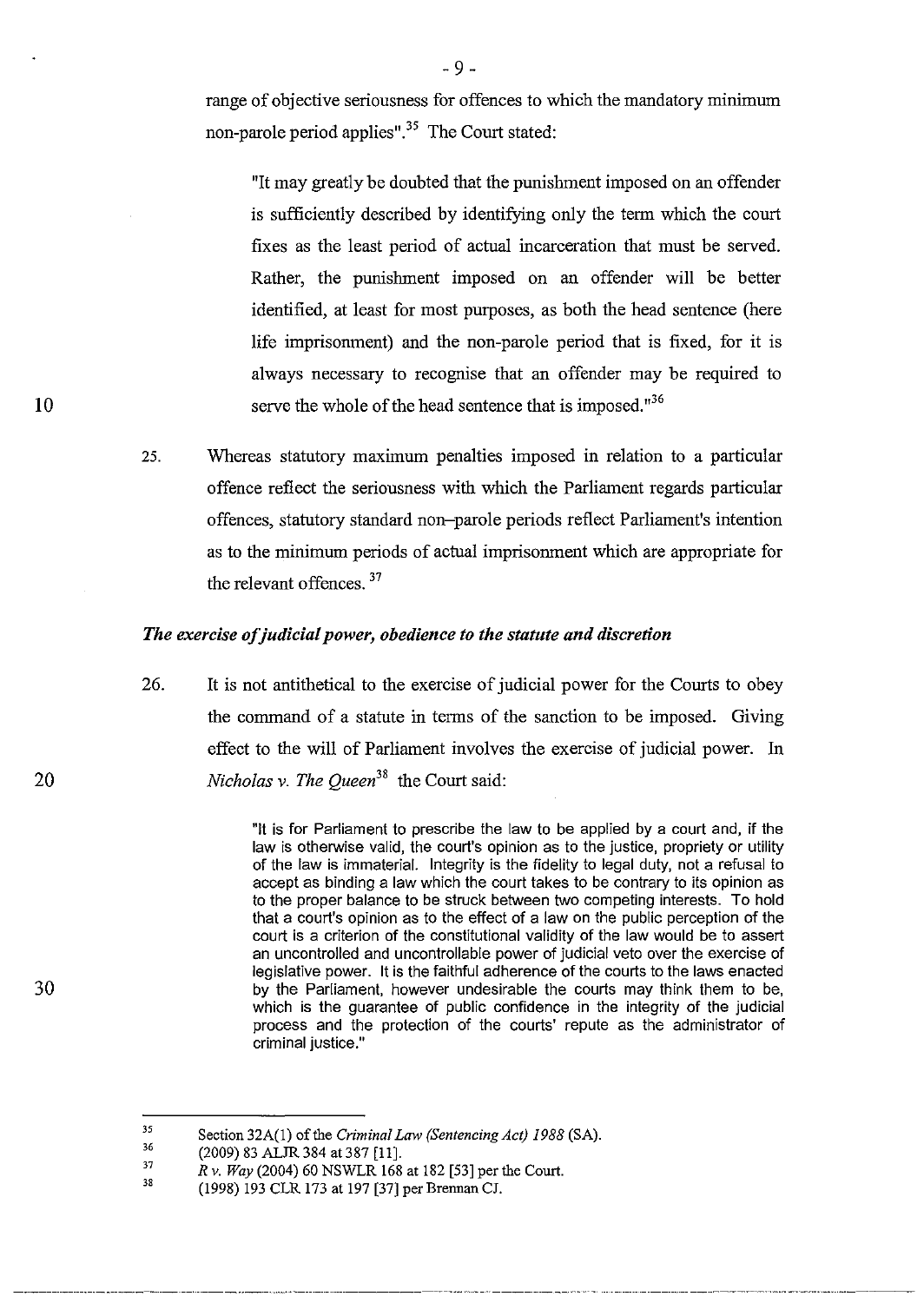- 27. In *Palling v. Corfield*<sup>39</sup> this Court held valid a Commonwealth provision imposing a mandatory penalty of imprisonment for a person convicted of a conscription offence. Barwick CJ stated that it was "beyond question that the Parliament can prescribe such penalty as it thinks fit for the offences which it creates" and that "[i]f the statute nominates the penalty and imposes on the court a duty to impose it, no judicial power or function is invaded".<sup>40</sup> Other members of the Court took a similar view.<sup>41</sup> The Applicant now seeks leave to challenge the correctness of the decision in *Palling* v. *Corjield* (1970) 123 CLR52.<sup>42</sup>
- 28. The Applicant has not addressed any of the four matters referred to in *John* v. *Federal Commissioner of Taxation*<sup>43</sup> which might justify this Court in reviewing and departing from the decision in *Palling* v. *Corjield.<sup>44</sup>* Accordingly, the Applicant should not be granted leave to challenge the correctness of that decision.<sup>45</sup>
	- 29. In *Wynbyne y. Marshall*<sup>46</sup> the Supreme Court of the Northern Territory upheld the power of the legislature to require a court to impose a mandatory sentence.<sup>47</sup> For the court to impose on an offender "the only sentence that the law permits cannot be an abuse of process".<sup>48</sup> However, if a mandatory penalty is intended then the legislation must be clear and unambiguous.<sup>49</sup>

<sup>39</sup> (1970) 123 CLR 52 at 58.

<sup>40</sup>  (1970) 123 CLR 52 at 58.

<sup>41</sup>  (1970) 123 CLR 52 at 62-63 per McTieman J; al 64-65 per Menzies J; al 67 per Owen J; at 68-69 per Wa1sh J.

<sup>42</sup>  Paragraph 46 of the Applicant's submissions.

<sup>43</sup>  (1989) 166 CLR 417 at 438-439 per Mason CJ, Wilson, Dawson, Toohey and Gaudron JJ. See also *Evda Nominees Ply Ltd v. Victoria* (1984) 154 CLR 311 at 316 per Gibbs CJ, Mason, Murphy, Wilson, Brennan and Dawson JJ and *Jones v. The Commonwealth* (1987) 61 ALJR 348 at 349 per Mason CJ, Wilson, Brennan, Deane, Dawson and Toohey JJ.

<sup>44</sup>  (1970) 123 CLR 52.

<sup>45</sup>  *Puttick v. Tenon Pty Ltd* (2008) 238 CLR 265 at 278 -281[35]-[42] per Heydon and Crennan JJ.

<sup>46</sup>  (1997) 117 NTLR 97.

<sup>47</sup>  (1997) 117 NTLR 97 at 99-100 per Martin CJ. Special leave to appeal to the High Court was refused: Wynbyne v. Marshall [1998] HCA Trans 191 (21 May 1998).

<sup>48</sup>  *PNJ v. The Queen* (2009) 83 ALJR 384 at 389 [22] per the Court.

<sup>49</sup>  *Sillery v. The Queen* (1981) 180 CLR 353 at 355 per Gibbs CJ (Aickin J agreeing); at 360 per Murphy J.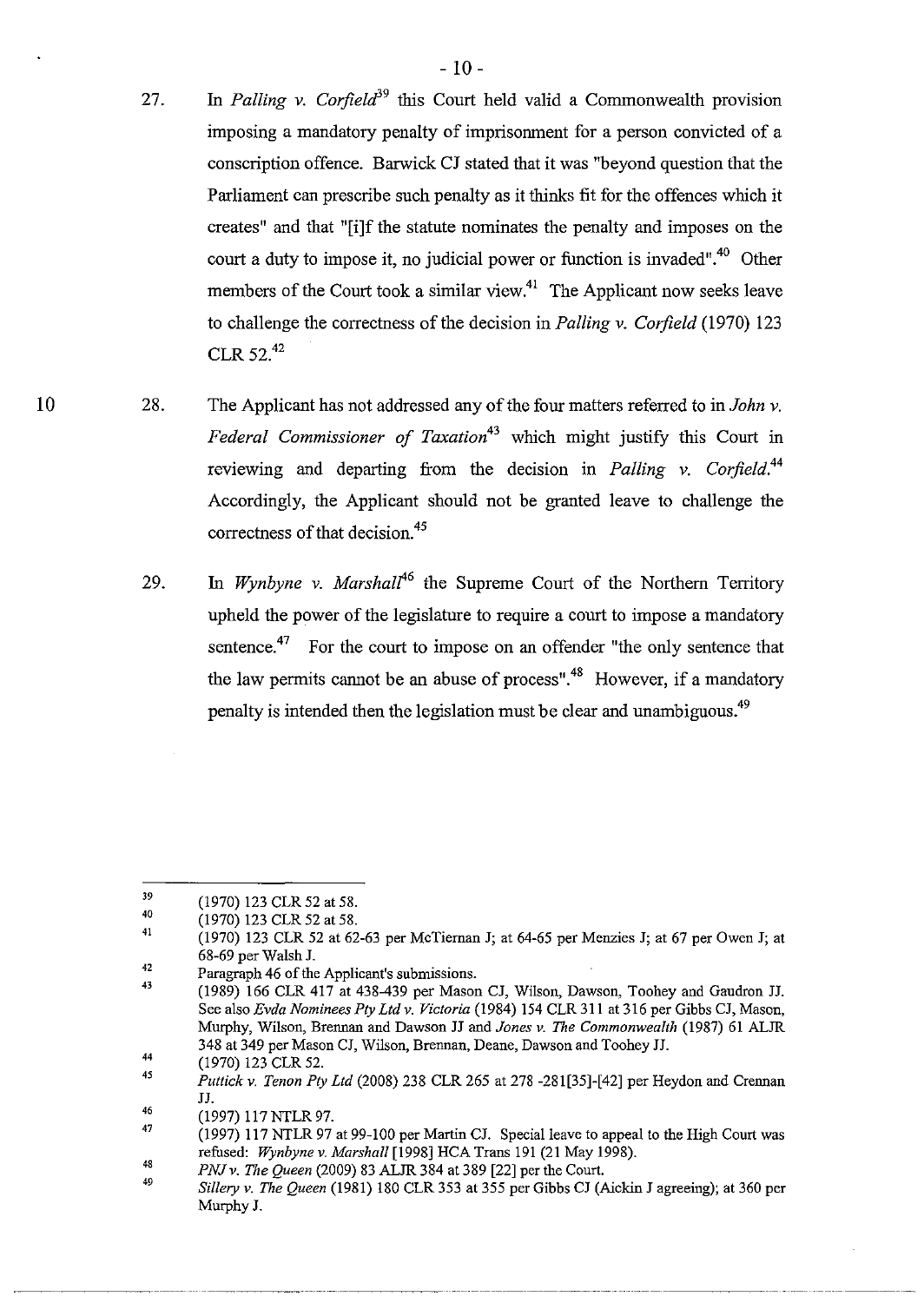- 30. Similarly, provisions for the mandatory confiscation or forfeiture of property under the *Customs Act 1901* (Cth)<sup>50</sup> and the *Fisheries Management Act 1991*  $(Cth)<sup>51</sup>$  have been upheld as valid.
- 31. If a statutory provision does remove a court's discretion then it merely imposes a limit on the Court's power.<sup>52</sup> Provisions requiring the imposition of mandatory penalties or minimum mandatory penalties, and which limit or remove entirely the capacity of a sentencing court to determine when a person becomes eligible for parole, have a long history and are not incompatible with the defming characteristics of a court.

#### 10 *Division lA of Part* 4 *of the CSP Act does not contravene the Kable principle*

- 32. The first step in the making of an assessment ofthe validity of any given law is one of statutory construction and a construction is to be selected which would avoid rather than lead to a conclusion of constitutional invalidity.<sup>53</sup>
- 33. On no view of the construction of the Division lA of Part 4 of the CSP Act does that Division offend the *Kable* principle. In particular:
	- (a) the task of imposing a sentence rests with the court;
	- (b) whilst Parliament has identified the considerations relevant to sentence, including aggravating and mitigating factors, it is for the court to decide whether those circumstances exist and how they are to be weighed in the balance; and
	- (c) the court retains a wide discretion in fixing the non-parole period, notwithstanding that a standard non-parole period is prescribed in the CSP Act.

<sup>50</sup>  *Burton* v. *Honon* (1952) 86 CLR 169. See also *Si/bert* v. *DPP* (2004) 217 CLR 181 at 186- 187 [12]-[13] per Gleeson CJ, McHugh, Gummow, Hayne, Callinan and Heydon JJ.

<sup>51</sup>  *Olbers* Co *Ltd* v. *The Commonwealth* (2004) 143 FCR 449 at 459 [29] per Black CJ, Enunett and Selway JJ. See also *Olbers* Co *Lld* v. *Commonwealth (No.4)* (2004) 136 FCR 67 at 92-93 [89]-[92] per French J.

<sup>52</sup>  *Director of Public Prosecutions (WA)* v. *Hafner* (2004) 28 WAR 486 at 492 [34] per Pullin J.

<sup>53</sup>  *Gypsy Jokers Motorcycle Club Inc* v. *Commissioner of Police* (2008) 234 CLR 532 at 553 [11] per Gummow, Hayne, Heydon and Kiefel JJ; *K-Generation Ply Ltd* v. *Liquor Licensing Court*  (2009) 231 CLR SOl at 519 [46] per French CJ citing *Federal Commissioner of Taxation* v. *Munro* (1926) 38 CLR 153 at 180.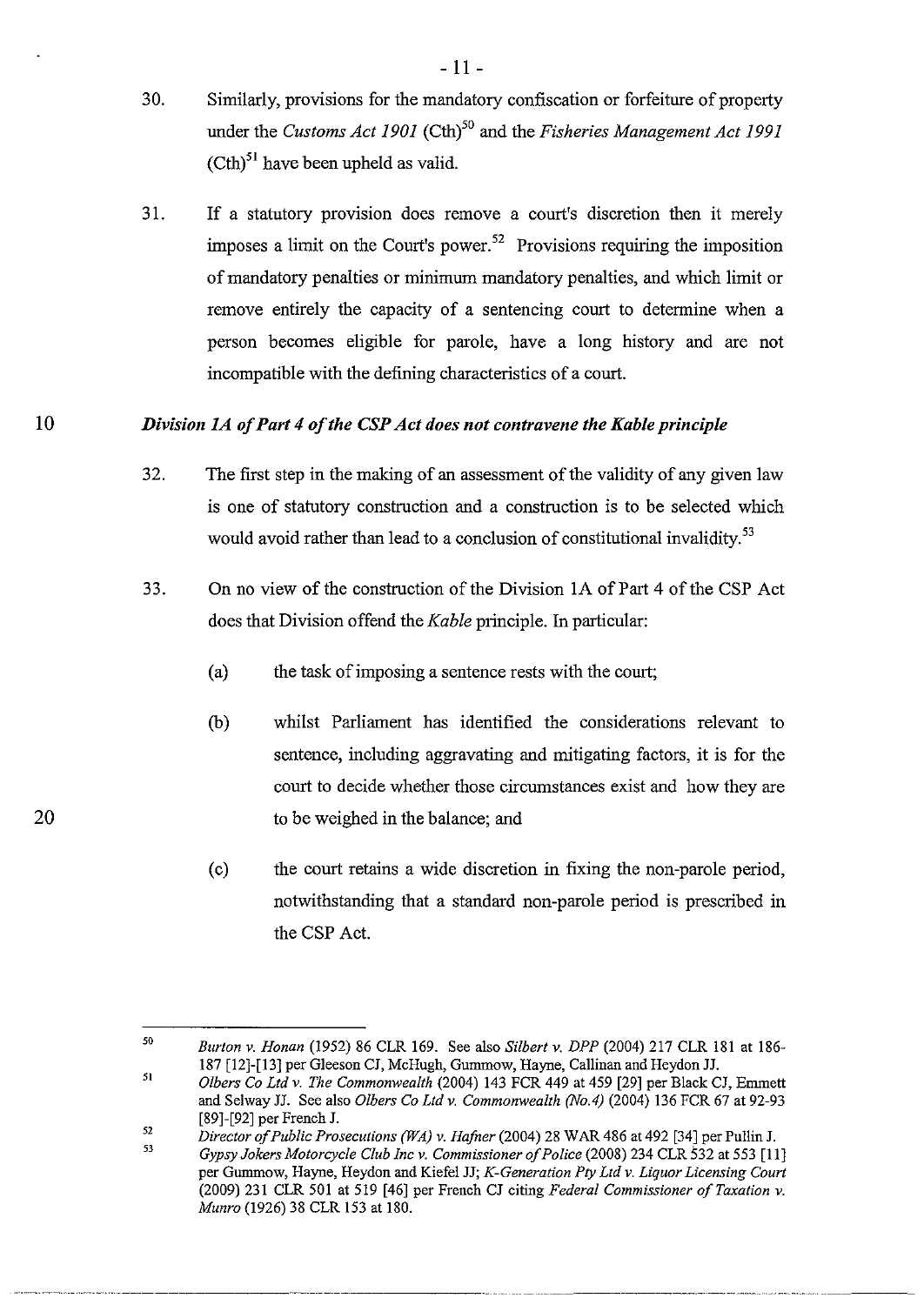- 34. In *Hili* v. *The Queen<sup>54</sup>*the plurality concluded that there neither is, nor should be, a *judicially determined* norm or starting point (whether expressed as a percentage of the head sentence, or otherwise) for the period of imprisonment that a federal offender should actually serve in prison before release on a recognisance release order. However, this may be distinguished from the present case in which the standard non-parole period to be served is prescribed by a statute conferring a discretion on the sentencing judge to impose a non-parole period that is longer or shorter than the prescribed standard non-parole period.
- 35. Equal justice has been said to require identity of outcome in identical cases and different outcomes in different cases.<sup>55</sup> In *Wong v. The Oueen*<sup>56</sup> Gaudron, Gummow and Hayne JJ were of the view that the publication of guidelines by the Court of Appeal absent a statutory power to do so masked the task of identifying the relevant differences. However, by way of contrast s. 54B(2) of the CSP Act promotes equal justice by giving the sentencing judge a discretion to impose a non-parole period which is longer or shorter than the prescribed standard non-parole period for the reasons set out in s. 21A of the CSP Act (reasons which allow for the identification of differences in cases). Accordingly, Division lA of Part 4 of the CSP Act cannot be impugned on the basis that there is no equality of justice.
	- 36. Each Australian jurisdiction has legislation relating to the sentencing of offenders and, in particular, the parole of offenders. There is nothing unusual in requiring a court to determine an offender's eligibility for parole or to set a minimum non-parole period for a particular offender even in circumstances where the executive bears the ultimate responsibility for deciding whether in fact the offender will be released from detention on parole or by way of the exercise of the royal prerogative of mercy. That is not incompatible with the maintenance of the independence and integrity of the court's processes.
	- 37. Division lA of Part 4 of the CSP Act does not operate to remove from a court the judicial function of punishing an offender who has been convicted

10

20

<sup>54</sup>  (2010) 85 ALJR 195 at 205 [44].

<sup>55</sup> 56 *Wong v. The Queen* (2001) 207 CLR 584 at 608 [65] per Gaudron, Gummow and Hayne JJ. See also *Leeth* v. *Commonwealth* (1992) 174 CLR 455 at 502 per Gaudron J.

<sup>(2001) 207</sup> CLR 584 at 608 [65] per Gaudron, Gummow and Hayne JJ.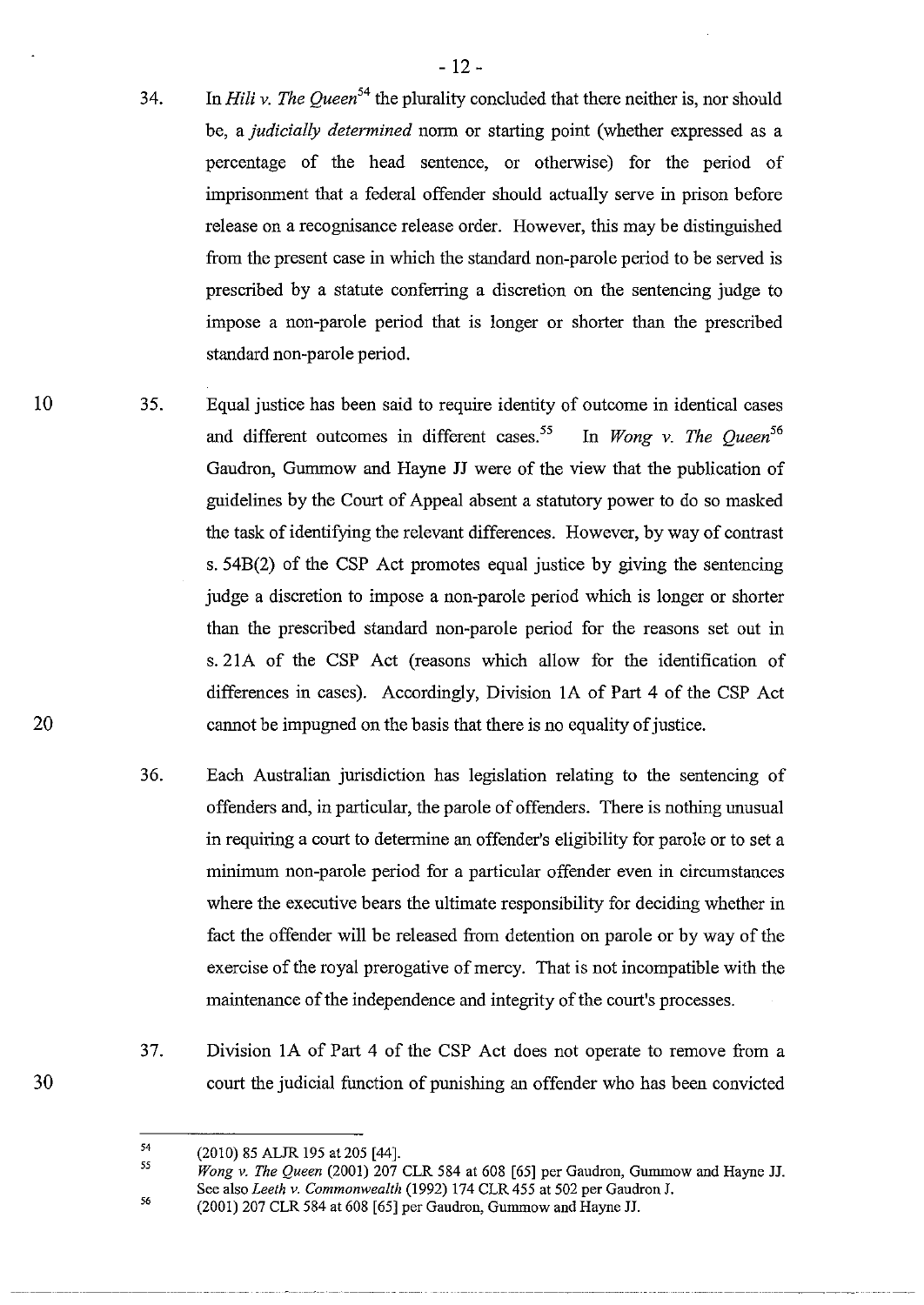of committing an offence or offences set out in the Table to that Division. It is the sentencing judge who must select the punishment for the offender and, if the offender is to be imprisoned, it is the sentencing judge who must determine the non-parole period to which the offender is to be subject.

- 38. The Court is required to act judicially and it is not a mere instrument of executive policy in performing these tasks. The integrity of the Court is not impaired. The Court still retains those defining characteristics which mark a court apart from other decision-making bodies.
- 39. In  $Rv$ . Wav<sup>57</sup> the New South Wales Court of Criminal Appeal held that when sentencing an offender for an offence identified in the Table to Division lA of Part 4 of the CSP Act, a sentencing judge must ask and answer the question "are there reasons for not imposing the standard non-parole period?" The Court added that the question would be answered by considering two matters. First, the objective seriousness of the offence (so as to determine whether it answers the description of one that falls into the mid-range of seriousness for an offence of the relevant kind). Secondly, the matters referred to in s. 21A(1)-(3) of the CSP Act<sup>58</sup> which are outlined in paragraph 33 above.
- 40. Division 1A of Part 4 of the CSP Act simply calls for an exercise of discretionary judgment within a wider context of legislative prescription.<sup>59</sup> The task conferred on the sentencing judge by that Division involves "the ascertainment of facts as they are and as they bear on the right or liability in issue and the identification of the applicable law, followed by an application of that law to those facts."<sup>60</sup>
- 41. This Court has never expressed reservations about the power of Parliaments to provide for a mandatory or maximum penalty for offences in relation to which a person is convicted. $61$  Nor has this Court expressed reservations

10

<sup>57</sup>  58 (2004) 60 NSWLR 168 at 191 [117]. Special leave to appeal to the High Court was refused: *Way* v. *The Queen* [2005] HCA Trans 147 (11 March 2005).

<sup>(2004) 60</sup> NSWLR 168 at 191 [118].

<sup>59&</sup>lt;br>60 *Leach* v. *The Queen* (2007) 230 CLR 1 at 11 [18] per Gleeson CJ.

<sup>61</sup>  *Re Nolan; Exparte Young* (1991) 172 CLR 460 at 496 per GaudronJ.

See, for example, *Leach* v. *The Queen* (2007) 230 CLR I; *Palling* v. *Corfield* (1970) 123 CLR 52 at 58 per Barwick CJ, at 64-65 per Menzies J; at 67 per Owen J; at 68 per Walsh J; *Fraser Henleins* v. *eody* (1945) 70 CLR lOO at 119-120 per Latham CJ.